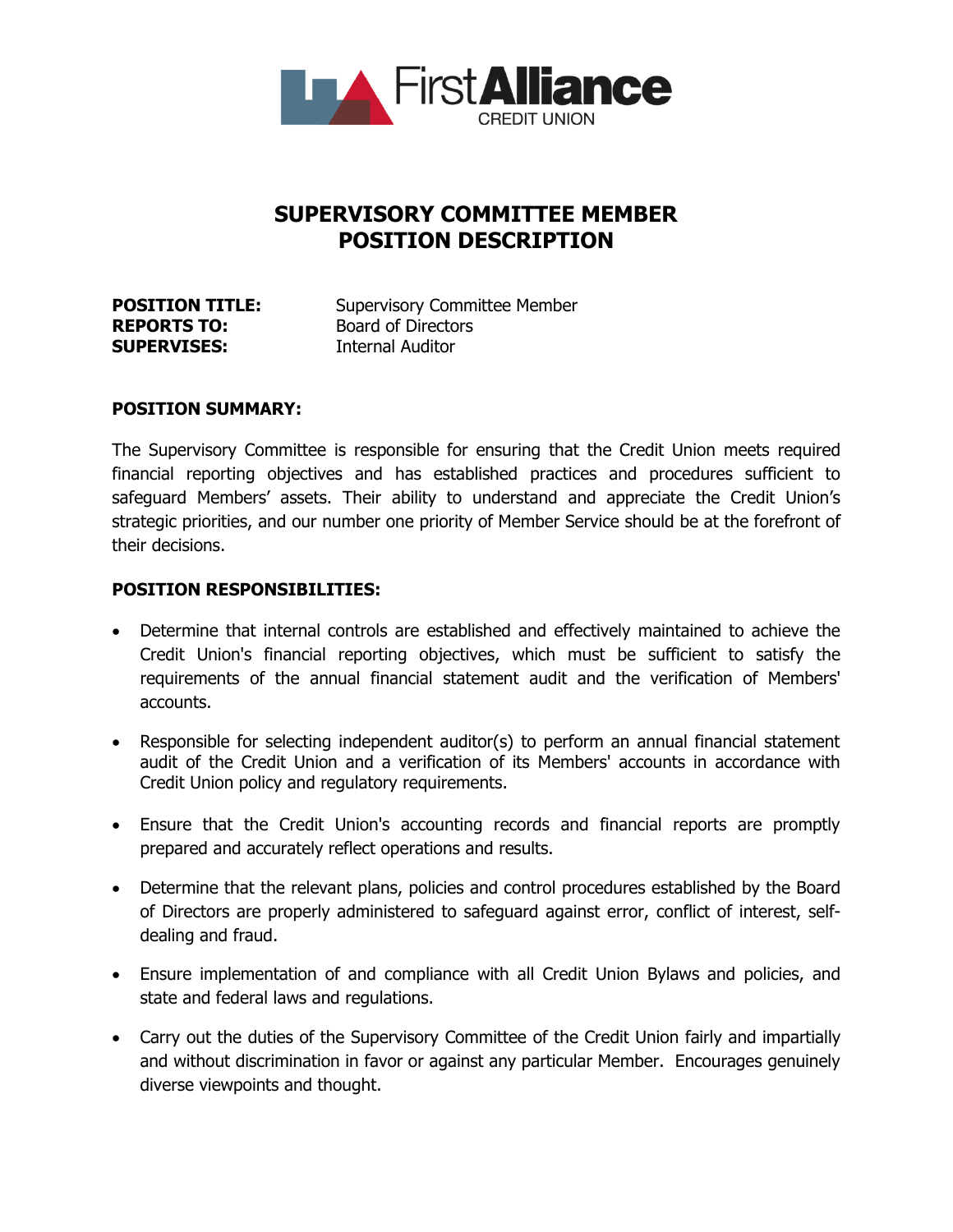

- Review audit and examination findings and follow-up with the Internal Auditor to ensure that management takes the necessary corrective action.
- Consider the business of the Credit Union and its Members to be confidential in nature and treat it accordingly.
- Monitor the activities of the Board of Directors and suspend any Member of the Board of Directors, if necessary, in accordance with Credit Union Bylaws and regulations.
- Attend Supervisory Committee meetings as scheduled, unless excused.
- Attend regular and special meetings of the Board, unless excused.
- Complete all educational requirements established by the Board of Directors and external regulatory entities.
- Commitment to continually develop skills and knowledge of the credit union movement.

## **POTENTIAL LIABILITY EXPOSURE:**

Individuals who become Supervisory Committee Members (Committee Members) have significant duties and responsibilities, which should never be taken lightly. Committee Members are responsible for ensuring the Credit Union meets required financial reporting objectives and has established practices and procedures sufficient to safeguard Members' assets in accordance with the Federal Credit Union Act, the Consumer Financial Protection Bureau (CFPB), the National Credit Union Administration's (NCUA) Rules and Regulations, the Credit Union Bylaws and all other applicable law and sound business practices. This means that each Committee Member must carry out his or her duties in good faith, in a manner reasonably believed to be in the best interests of the Membership, and with such care, including reasonable inquiry, as an ordinarily prudent person in a like position would use under similar circumstances.

State Chartered credit unions are supervised and regulated by their prudential regulators, the NCUA and the State Department of Commerce. Additionally, other federal agencies such as the CFPB and Financial Crimes Enforcement Network (FinCEN) have regulatory and enforcement authority in connection with consumer financial laws and anti-money laundering laws and regulations. This authority extends to Directors, Committee Members and Officers. While such individuals are not often exposed to personal liability, in some circumstances, Directors as well as Committee Members, can incur personal liability and reputational harm in connection with wrongful or unsafe acts and practices, which can then be deemed to constitute breaches of fiduciary duty, negligence and violation of laws.

As an illustration, the NCUA has the power to enforce violations of applicable laws and regulations or breach of fiduciary duties through the imposition of civil money penalties (CMPs) which, depending on severity, could range anywhere from several thousand dollars to over a million dollars for egregious breaches or violations. The Credit Union carries Director & Officer Liability Insurance, however, CMPs are not covered by such insurance. All Volunteers who